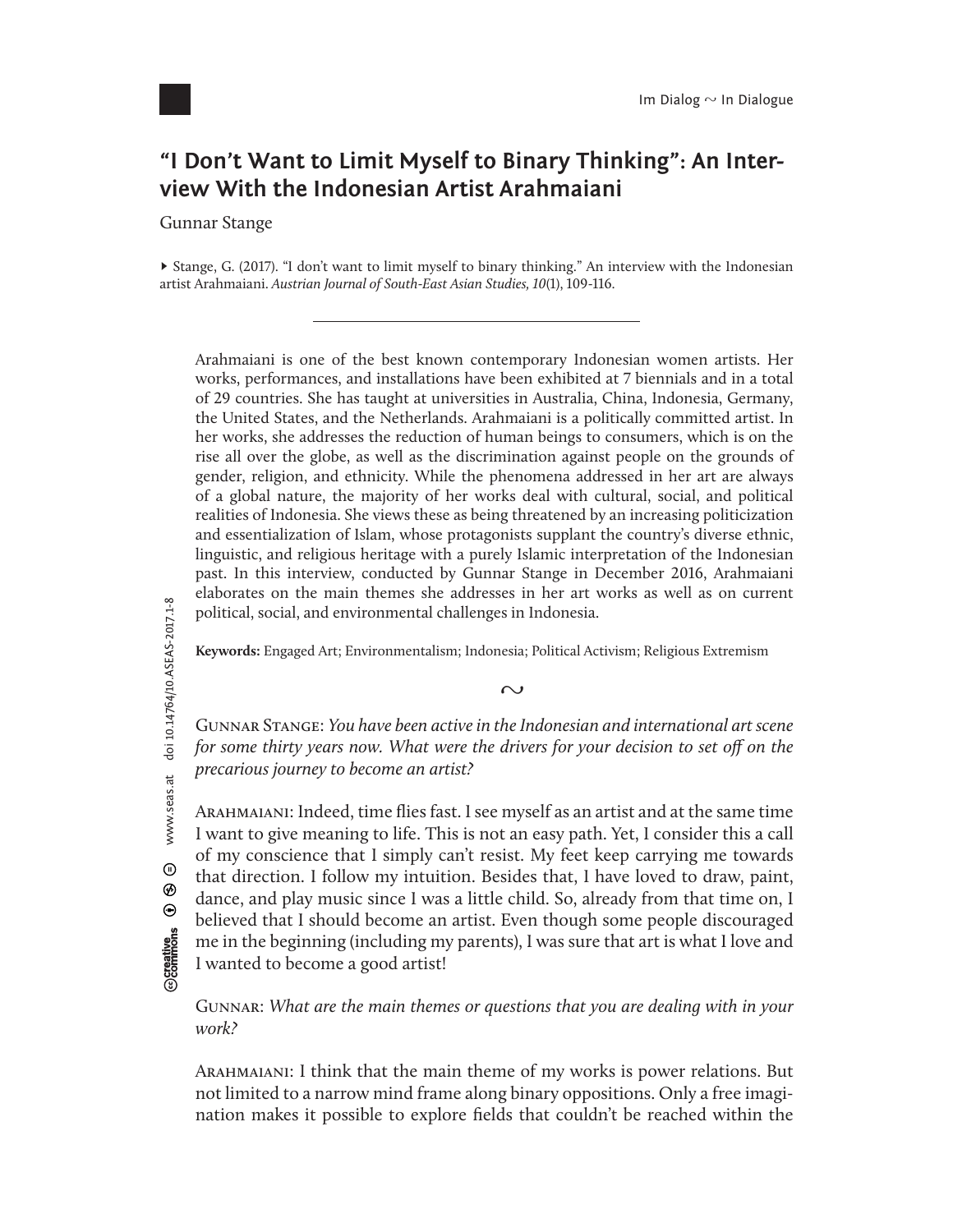boundaries of a binary thinking. I ask very simple questions, for example: 'What does our life on this planet actually mean?' In my quest for answers, I am particularly interested in norms and values that we inherited from our ancestors. In my work, I try to reinterpret these philosophies in the context of contemporary conditions.

Gunnar: *You have been given many 'names' by the international art scene. Some call you an engaged artist. Others say that you are a political artist. How would you describe yoursel*f*?*

Arahmaiani: As antiquated as it may sound, I understand my work as duty and responsibility. If I put it in a modern or contemporary context that is characterized by individualism, I might simply say I do what I do because I have the right to do it, and I claim it. My way of thinking departs from ancient Asian traditions of thought. At the same time, I study and try to understand modern ways of thought, too. As I said earlier, I don't want to limit myself to a binary thinking. In my way of thinking, two opposing things are actually related to each other. Thus, you can't choose one over the other. This would be a simplification which ultimately leads to a 'black and white' categorization, which may look simple but actually causes many problems. In Asian traditions of thought, opposing principles had always been juxtaposed and were considered to be part of reality. Yet, this doesn't mean that such a way of thinking doesn't know the value of truth. It is about understanding reality as it is and dealing with it in a wise way. No easy endeavor, indeed. In principle, art is open and there are many things it can express. And it is easy to share it in public space. In this way, art can function as a bridge between different disciplines and lifestyles. This perfectly fits my multi- or transdisciplinary approach as an efficient way to express ideas.

Gunnar: *We had the wonderful opportunity to work together on your retrospective exhibition "Violence No More" in Frankfurt am Main in autumn* 2015*. The exhibition was a journey through the last* 30 *years of your work, much of it regarding Indonesia. What are the most pressing political, societal, and environmental challenges in Indonesia these days?*

Arahmaiani: We are facing many problems in Indonesia: problems that are related to the past, the present, and the future. First of all, there is the trauma of colonization that has not been properly addressed. Then, there are the blind spots of Indonesian history that are still waiting to see a truthful portrayal, such as the genocide of 1965/66. 1 Dealing with the past in such a way has shaped the mentality, the way of thinking, and a certain attitude of Indonesians that is [still] problematic up until today. It is the very reason for the fact that corruption and hypocrisy have become epidemic in a country that is so rich in culture and in natural as well as human resources. This, again, has led to other problems like the ever-widening social asymmetry between the rich and the

<sup>1</sup> After an attempted, yet failed, coup to overthrow the Sukarno government in September 1965, powerful parts within the Indonesian military accused the Communist Party of Indonesia (PKI) of being behind the coup. In its aftermath, the Indonesian military, aided by thugs and civil society mass organization, killed between 500,000 and 1,500,000 alleged members and sympathizers of Indonesia's communist movement. Whether or not these gross human rights violations should be categorized as a genocide is still being debated among scholars.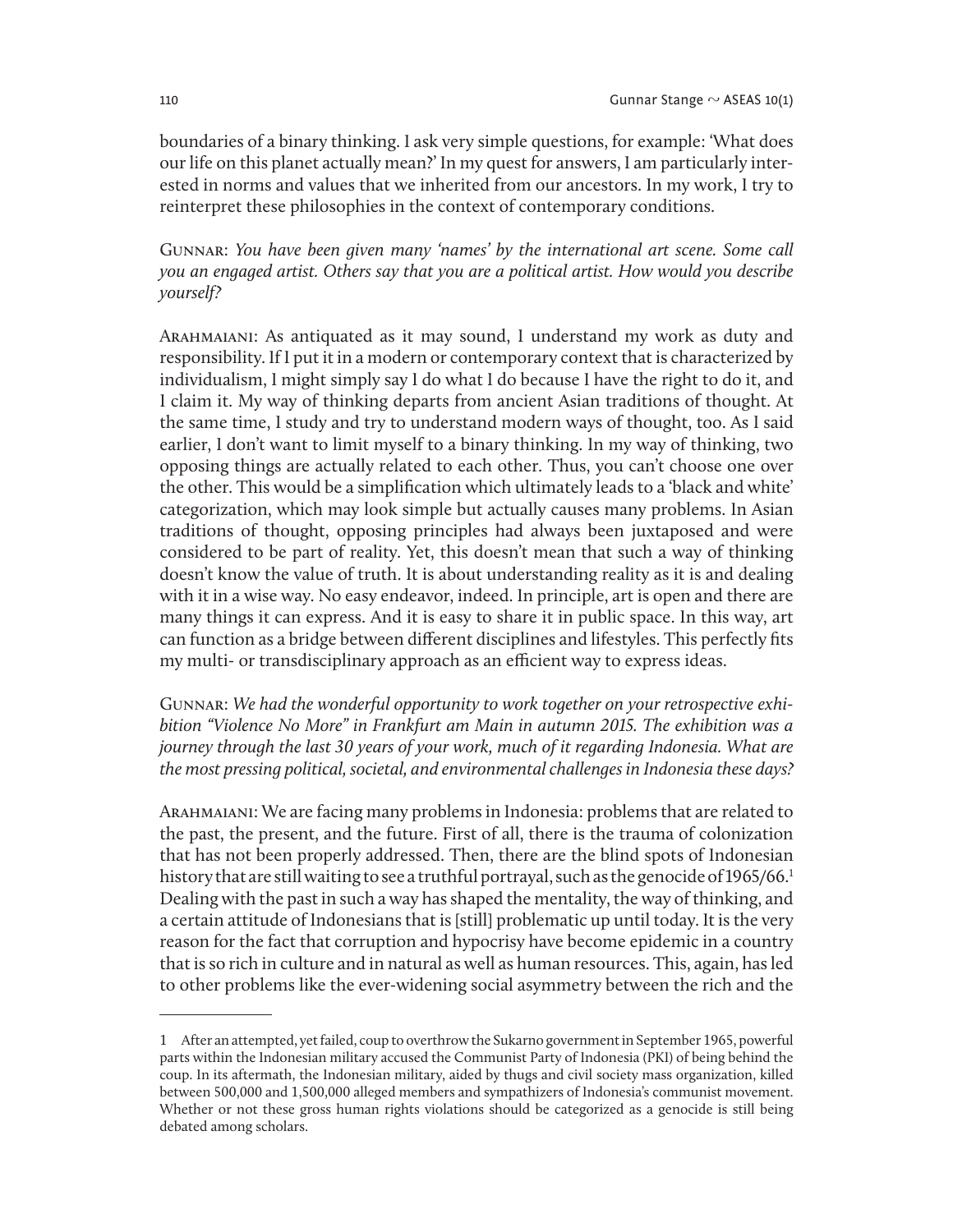poor. We can see that values like plurality and tolerance are less and less respected. Groups that claim to represent the Muslim majority increasingly treat minorities in a barbaric and inhumane way. This is true for non-Muslim religious groups in general, and the Chinese minority in particular. Women are also highly affected by these developments. Traditional and religious conservative values consider women not as equals to men. Still, there are movements of critical women who try to change this condition. But, if we look at the recent strengthening of conservative and even radical voices within the Muslim community, we can observe a backlash regarding the situation of women in Indonesia. It has become a normal thing that a member of parliament, who most likely is also a rich entrepreneur, has more than one wife.<sup>2</sup> Things like this have become socially acceptable again.

Also, our consumerist and materialist lifestyle increasingly erodes the consciousness that is needed to protect the environment. It seems that the government and corporations have an easy time getting rid of customary and traditional values that actually respect and protect the environment. This is how customary and traditional communities are marginalized and their lands transformed for industrial use that only benefits private businesses. Forced eviction and land grabbing by private businesses or the government are common practice all over the archipelago. The enormous tropical forest fires of 2015 and 2016 were, of course, the most visible example. These fires, purposely set by palm oil entrepreneurs, were the worst in a century.<sup>3</sup> They have not only destroyed thousands of hectares of forest. They have also caused severe air pollution with heavy impacts on the health of local communities that often lose their land and livelihoods due to the fires. The forest fauna was also highly affected. Many animals died in the flames, got injured, and lost their habitat.

Another serious environmental issue is the pollution of water and soil as a result of the extensive use of chemical fertilizers. This farming system was introduced during the Suharto era in the context of the Green Revolution. Seeds, fertilizers, and even farming equipment had to be imported, rendering the farmers highly dependent on the producers. Up until today, the Ministry for Agriculture negotiates farming goods contracts with corporations like Monsanto. Another reason for the worsening of environmental pollution is the absence of an efficient waste management system. Rivers, arable and non-arable land, and even the sea are full of waste, mostly plastic waste that takes a very long time to decompose. The result is an increasing number of natural disasters such as floods and landslides.

All these problems have to be seen in the context of a poor education system. According to a survey, Indonesia has the worst education system in Southeast Asia. It is no surprise that Indonesians in general have a unique problem or, if you want to put it another way, difficulty: the ability to think logically.

<sup>2</sup> A Muslim man may marry up to four women if he is able to treat them equally. On the other hand, Islam does not provide for polyandry. Whether or not this traditional practice is compatible with the idea of universal human rights is being hotly debated within the Islamic scholarly community and beyond.

<sup>3</sup> Forest fires are a seasonal phenomenon in Indonesia. Purposely set fires are used as a cheap method to clear land for new planting. Most of the affected areas contain highly flammable peat soil, which causes the fires to spread quickly and makes it highly difficult to stop them.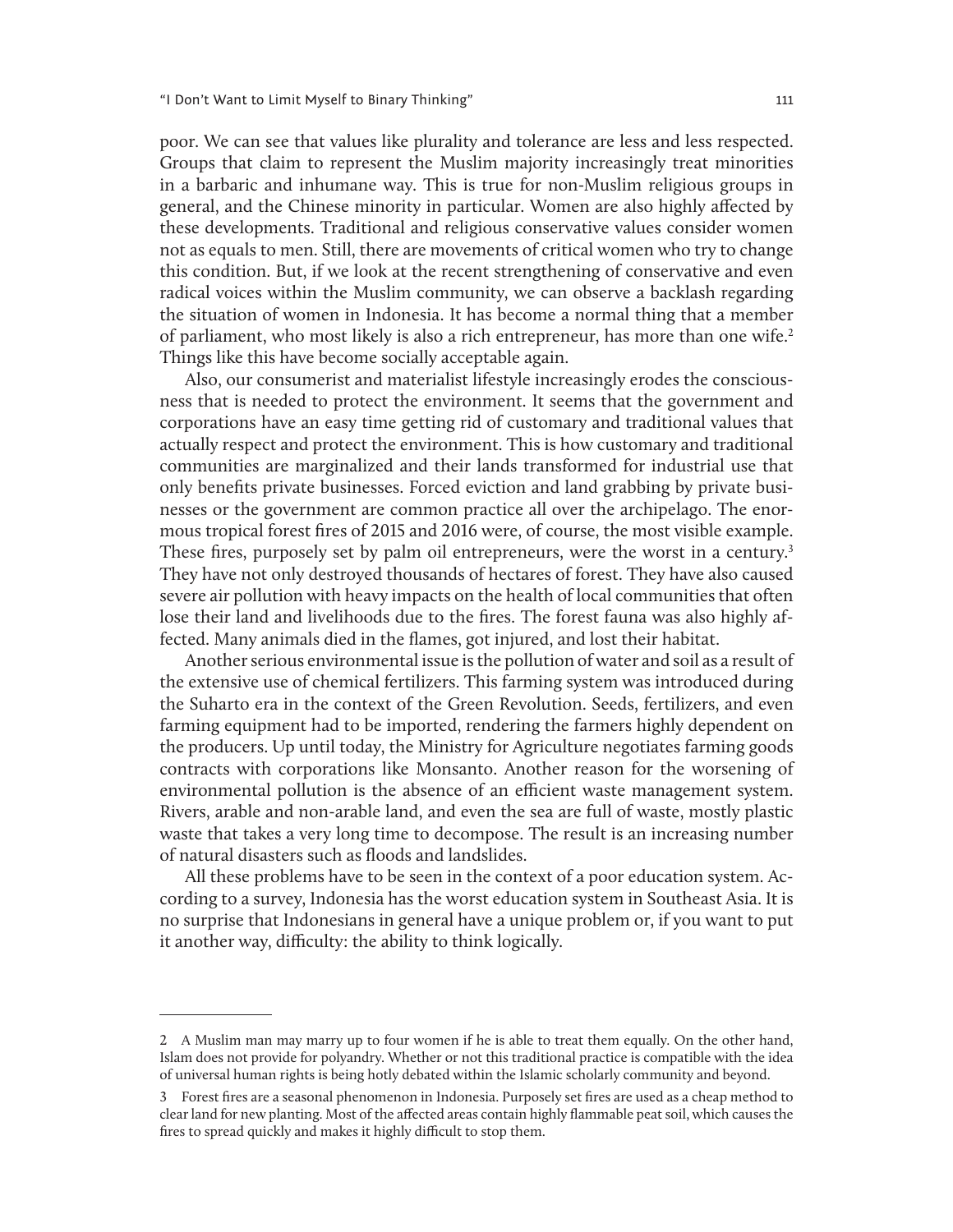Gunnar: *As you said, Indonesia has experienced increasing levels of discrimination and violence against religious minorities in recent years. What are the drivers behind these developments and do you see any signs of change for the better?*

Arahmaiani: There are a couple of interest groups involved in that issue – at the local, the national, and even the international level. This includes politicians, entrepreneurs, and certain religious groups that are ambitious, have a limited knowledge, and want to prove that religion holds a superior truth. This makes the issue quite complex. The root problem of today's global 'political game' is the wish to control all kinds of resources. But this must also be seen in the context of an international 'political game' in which international corporations and even governments with all kinds of agendas have an interest in stigmatizing the Muslim community. At the same time, international radical Islamic groups develop their very own strategies to reach their goals. Conservative and radical groups on the local and national levels try to capitalize on this situation by claiming that Islam as a religion and a specific group of people is being oppressed and colonialized by the West. These groups use this kind of rhetoric to legitimate their claims and to condemn everyone not in line with their way of life and thinking. Usually, they call them infidels. On the other hand, politicians at all levels try to capitalize on this situation and on the leaders of these radical groups for their own benefits. After the end of the so-called New Order of Suharto, it became evident that his regime 'created' radical groups in order to spread chaos and terror in society. Politicians used this atmosphere to their own advantage, for example, by portraying themselves as guarantors of the public order. To cut it short, the elites determine the rules of the game and, if need be, create disasters (like war or terrorist attacks) and willingly sacrifice people. These kinds of injustices are still practiced – through the economy, the manipulation of culture, the instrumentalization of religion, or the absence of the rule of law in everyday life. In other words: law can be bought. If you ask me whether I see a change for the better, I must honestly tell you that I don't see any reason for optimism at the moment.

Gunnar: *Back in* 2014*, Joko Widodo (Jokowi) was elected president of Indonesia. His constituency considered him the Indonesian Barack Obama and had high hopes regarding the rule of law and human rights protection. Yet, under his presidency, the human rights situation seems to be worsening. Would you say that Indonesia's relatively young democratization process is experiencing a crisis of political representation?*

Arahmaiani: In the beginning, Jokowi was considered a light of hope by many Indonesians, especially by the poorer strata that suffer from injustices. Most important for this perception was his background as a small entrepreneur who came from a poor family. Additionally, he had no connection with the New Order whatsoever. He was the embodiment of the promise and the hope for a new type of leader that would bring welfare to the Indonesian people. But after he took office, it turned out that in reality he could not live up to these expectations. So, very disappointing. Injustice is still going on, corruption is becoming even more rampant, and human rights seem to be a mere slogan without any meaning. One example for the inhumane treatment of people is the fact that drug couriers receive the death penalty and are being executed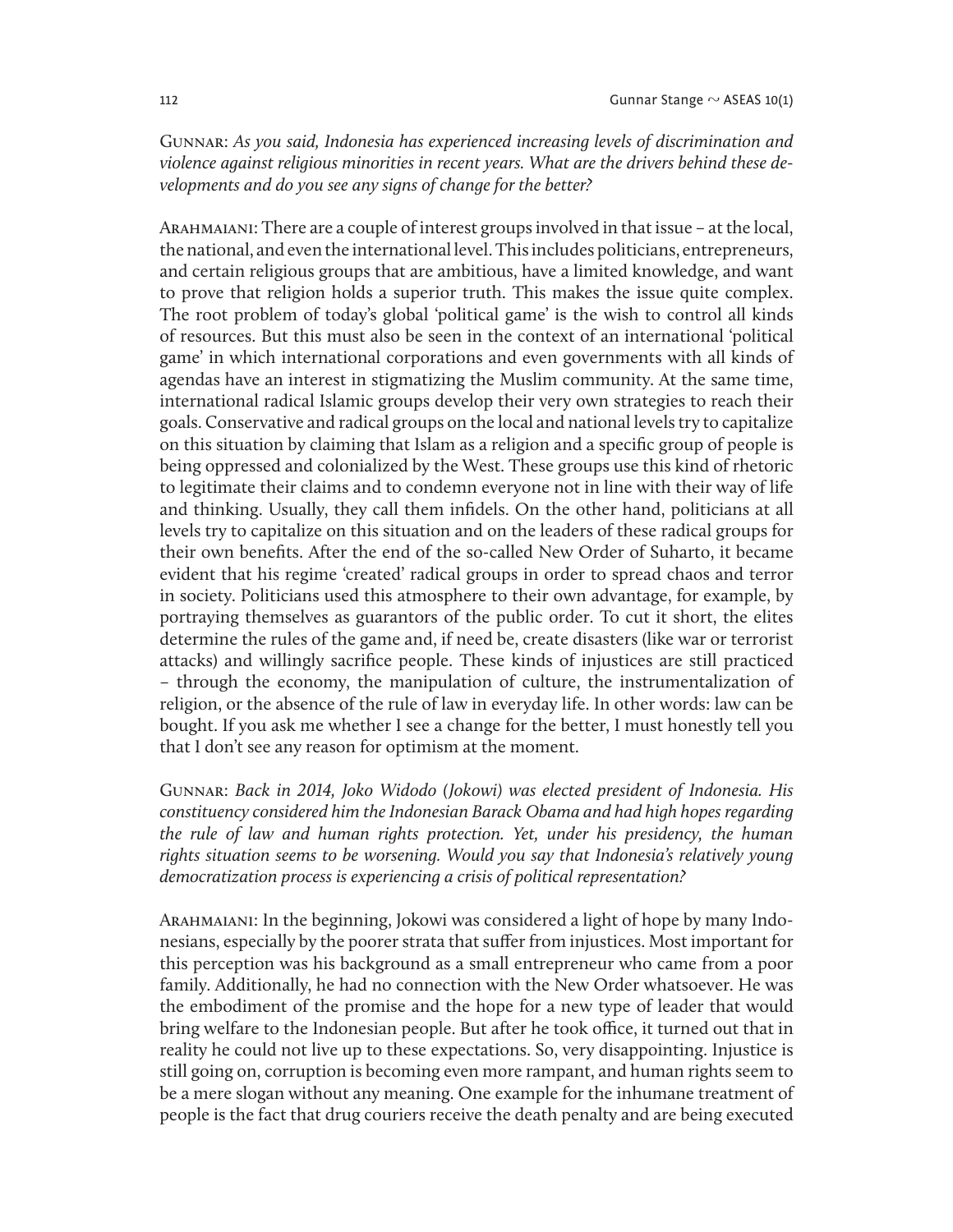whereas the real bosses are at large. Also, corrupt politicians who are clearly guilty are not punished. The weakness of the Indonesian Corruption Eradication Commission (KPK) is very disappointing. Other examples are, of course, connected to the dark history of the 1965 genocide. Although there are demands for justice and official apologies for the victims from many sides, nothing substantial has happened up until today. It seems that the more time passes by the less hope there is.

Gunnar: *Do artists play a significant role in political and environmental activism in Indonesia? And, are there any governmental or private institutions that provide support and/or funding for politically engaged artists?*

Arahmaiani: The movement of art activism already started during the Indonesian independence revolution.<sup>4</sup> So, there is quite a long tradition in this field. And even under the New Order, this art activism was strong and played a role in the political and social life of Indonesia. Actually, up until today there are artists in Indonesia that are active in this field. They are quite loyal and strong. Although the international art scene has changed a lot, the art market is becoming stronger and stronger. Besides the positive effect that more artists can actually make a living, the negative side is that the art world is increasingly focusing on the market which is more and more becoming an arena for business and investment. With a poor infrastructure, for example, the absence of publicly financed museums, and a critics scene that is half dead, market domination with all its games becomes stronger. The effect is that it is more about whether an artwork is a good investment than about the artwork itself. Art that has social-political or environmental messages is usually done on the artists' own initiative, or as endorsed by NGOs. Of course, there had already been a trend in the painting market that considered engaged art as something fancy. Yet, it was simply a trend that was soon replaced by another trend, and so on. The problem with the support of NGOs is actually that it is usually temporary and project-based. The rationale is usually that the NGOs can communicate their agenda. Additionally, sometimes NGOs are involved in corruption cases, which also constitutes a risk for artists working with them. In principle, there is no public institution in Indonesia that supports the activities of engaged artists. I'm completely on my own as I have to finance my activities myself.

Gunnar: *For more than five years, you have been working with Tibetan monks in the Yushu region. The core focus of your work is to raise awareness for environmental protection. Among other things, you have initiated a tree planting campaign that has resulted in hundreds of thousands of newly planted trees.*<sup>5</sup>  *How is your Tibetan experience influencing you ethically and on a conceptual level?* 

Arahmaiani: Actually, it has been already more than six years. Yes, my first aim is to develop a consciousness for the environment and to remind people how important

<sup>4</sup> After the declaration of Indonesian independence on 17 August 1945, the Indonesians fought a war of independence against the Dutch, the former colonial power, between 1945 and 1949.

<sup>5</sup> The trees make an important contribution to the reduction of soil erosion.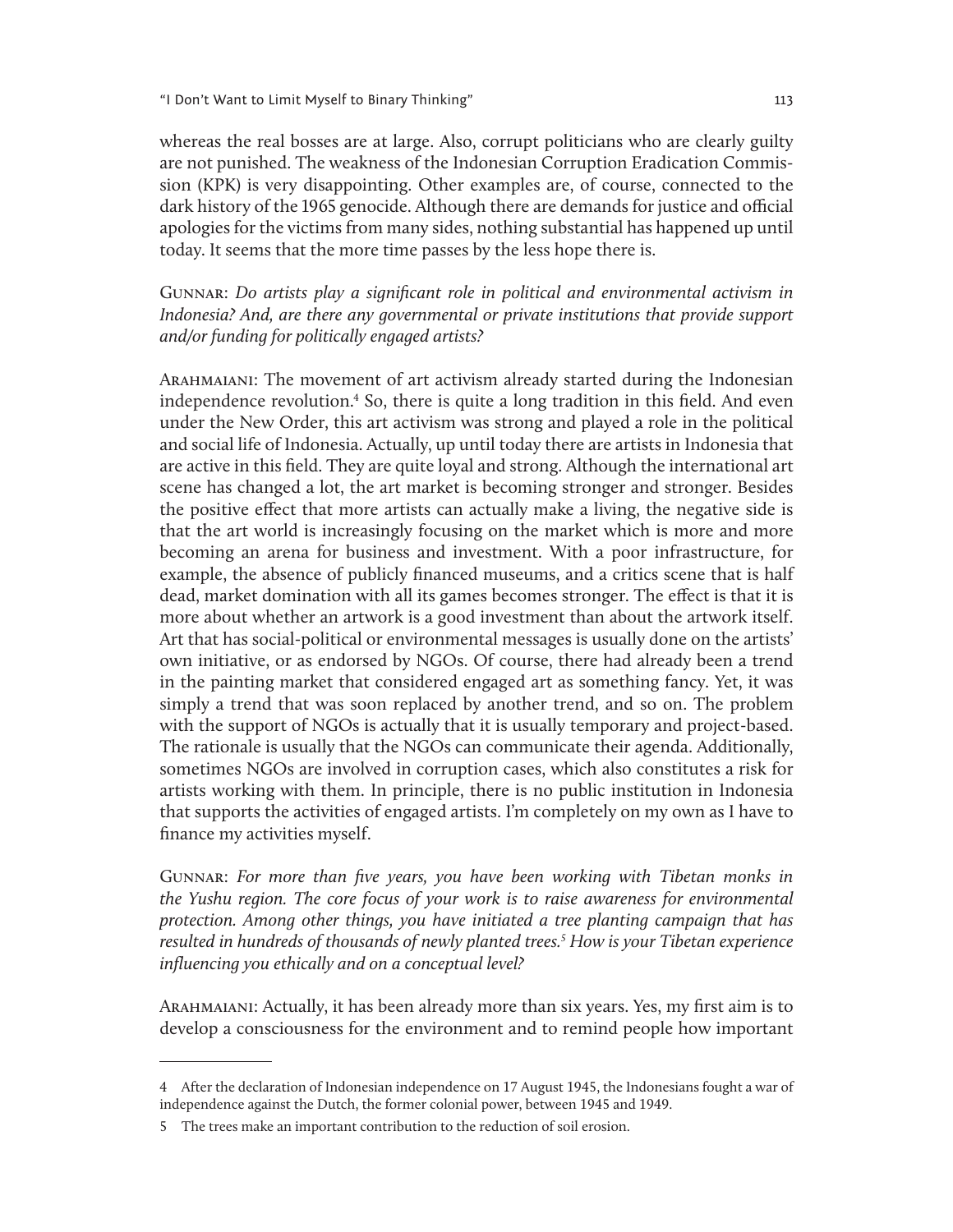the Tibet Plateau is in this context. The Tibet Plateau is also known as the '3rd pole' as it is the world's third-largest area of ice. It is also called the 'water tower' of Asia, with Asia's seven largest rivers originating there: the Mekong, the Yangtze, the Yellow River, the Brahmaputra, the Ganges, the Indus, and the Salween. Global warming has severe effects on that area, as it causes the melting of the glaciers as well as the thawing of the permafrost. At the same time, there is an increase in flood disasters in Asian countries. And, of course, we can't allow this to continue. Until now, we have been working on the problem from different angles. This includes waste management, planting trees, re-starting collective organic farming, revitalizing the tradition of nomadic livestock farming with a revolving fund for Yaks (called the 'Yak Bank'), and the management of water sources for everyday use, energy generation, and medication. We got very lucky when two years ago the local government finally started to like the projects and started to support and even finance them. That's why the projects developed really fast. When I visited Tibet last summer, they estimated that already more than one million trees had been planted since we started the project.

My experiences from working and interacting with as well as learning from Tibetan Buddhists strengthened my belief in what I'm feeling and thinking. Although, I'm not completely free of doubt. Since I was a teenager, my thinking and understanding of reality has been grounded in ancient philosophy. Most people in Indonesia find that funny, especially from the Muslim community. Yet, in Tibet I received support and even confirmation for my way of thinking. I had the chance to deepen my understanding together with my friends and teachers, lamas from Tibet, both in the Lab Monastery in Tibet and the Sera Jey Monastery in India. Of course, that has deeply influenced my understanding of ethical concepts and ideas. I understood that, for a long time, the principle ideas of my art works and writings have been grounded in Buddhism. I simply wasn't aware of it. It also deepened my knowledge of pre-Indonesian history. It's very important to revive this knowledge because many Indonesians don't understand their own history anymore. They have lost that knowledge. The most important influence on me from all of this is that I understand so much more and am so much more conscious of what I actually want to express in my works. A deeper understanding of ethical principles, for example, the principle of non-violence, allows me to comprehend humanitarian problems with regard to social politics, culture, and the environment in a more holistic way.

## Gunnar: *You are one of the busiest travelers I know, going from one artist in residence program to another, having exhibitions, and giving classes all around the world. Has being a 'modern nomad' been a conscious decision and how has constantly being on the move influenced your worldview?*

Arahmaiani: I have been living a nomadic life for more than thirty years now. It all started when I left Indonesia for Sydney in 1983 after I was threatened by the Suharto regime. Before I left, I had been imprisoned for a month. I was finally released but not allowed to perform in public. On top of that, I was thrown out of Bandung University where I was studying fine arts back then. Living on the move gave me the chance to get to know many kinds of cultural practices and beliefs. It also helped me to understand how the global economy with all its effects actually works. I'm mainly interested